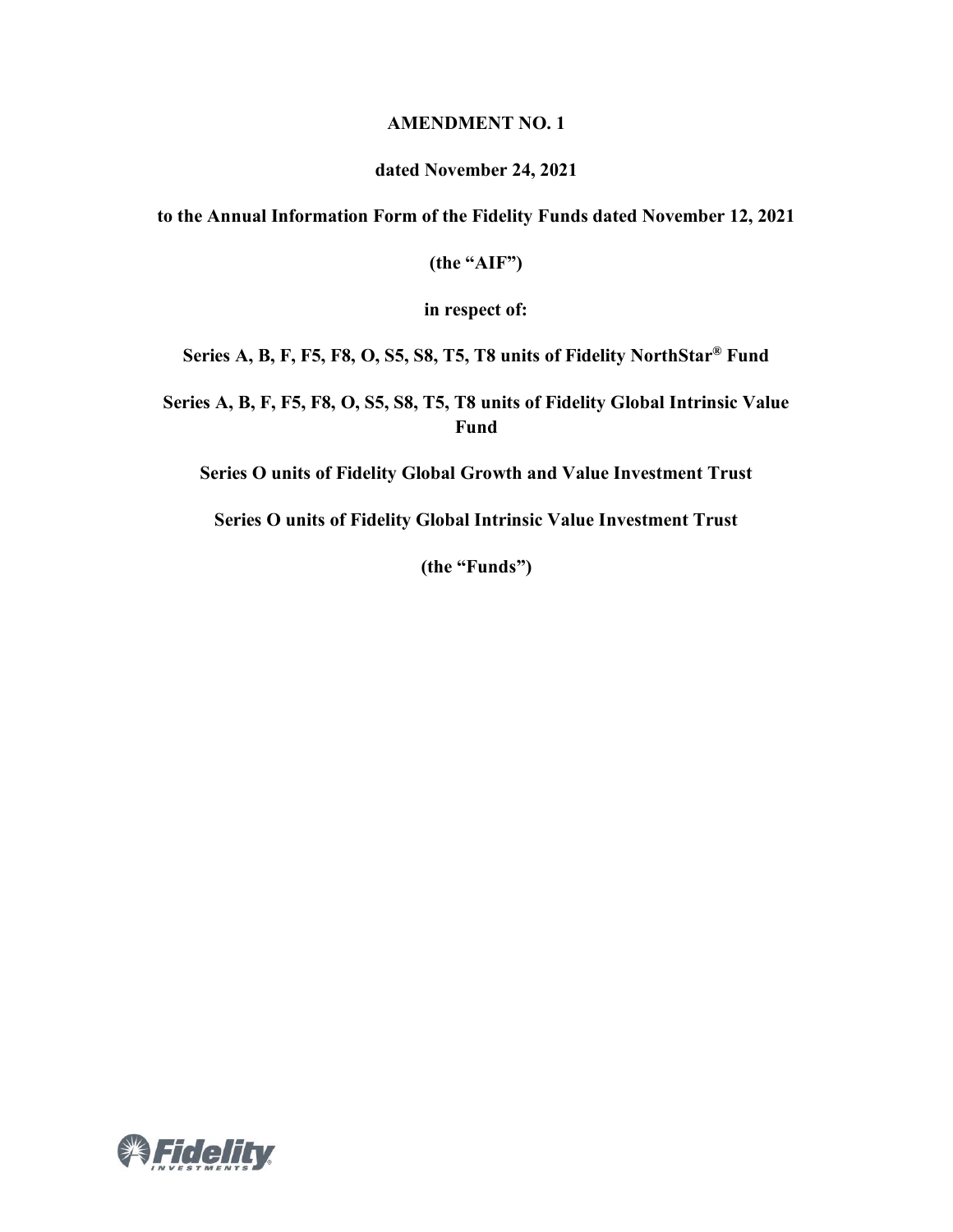The AIF is being amended to:

- (i) inform investors that Joel Tillinghast will be retiring in or around late 2023; and
- (ii) add Sam Chamovitz and Morgen Peck as co-lead portfolio managers of the Funds, effective November 16, 2021, who will be co-managing the Funds along with Joel Tillinghast. Sam Chamovitz and Morgen Peck will assume Joel Tillinghast's portfolio management responsibilities following his retirement.

# **AMENDMENTS TO THE AIF**

The technical amendments to the AIF required to effect these amendments are set out below:

- 1. Management of the Fund
	- (a) The disclosure in the table under the heading "Portfolio Advisers" starting on page 54 is amended as follows:
		- i. The portion of the table listing the portfolio managers of Fidelity NorthStar<sup>®</sup> Fund, Fidelity Global Intrinsic Value Investment Trust and Fidelity Global Growth and Value Investment Trust on pages 59, 61 and 79 is deleted in its entirety and replaced with the following:

| <b>Fund</b>              | <b>Individual and Company</b>                              | <b>Details of Experience</b>                                                                                                                                                                                                               |
|--------------------------|------------------------------------------------------------|--------------------------------------------------------------------------------------------------------------------------------------------------------------------------------------------------------------------------------------------|
| Fidelity NorthStar® Fund | Daniel Dupont<br>B.Comm<br>(co-lead manager)               | See above.                                                                                                                                                                                                                                 |
|                          | (Fidelity)                                                 |                                                                                                                                                                                                                                            |
|                          | Joel Tillinghast*<br>BA, MBA<br>(co-lead manager)<br>(FMR) | Mr. Tillinghast joined the Fidelity<br>Investments organization in 1986 as<br>an equity research analyst. He is a<br>Vice President in the Fidelity<br>Investments organization and also<br>manages a fund available to U.S.<br>investors. |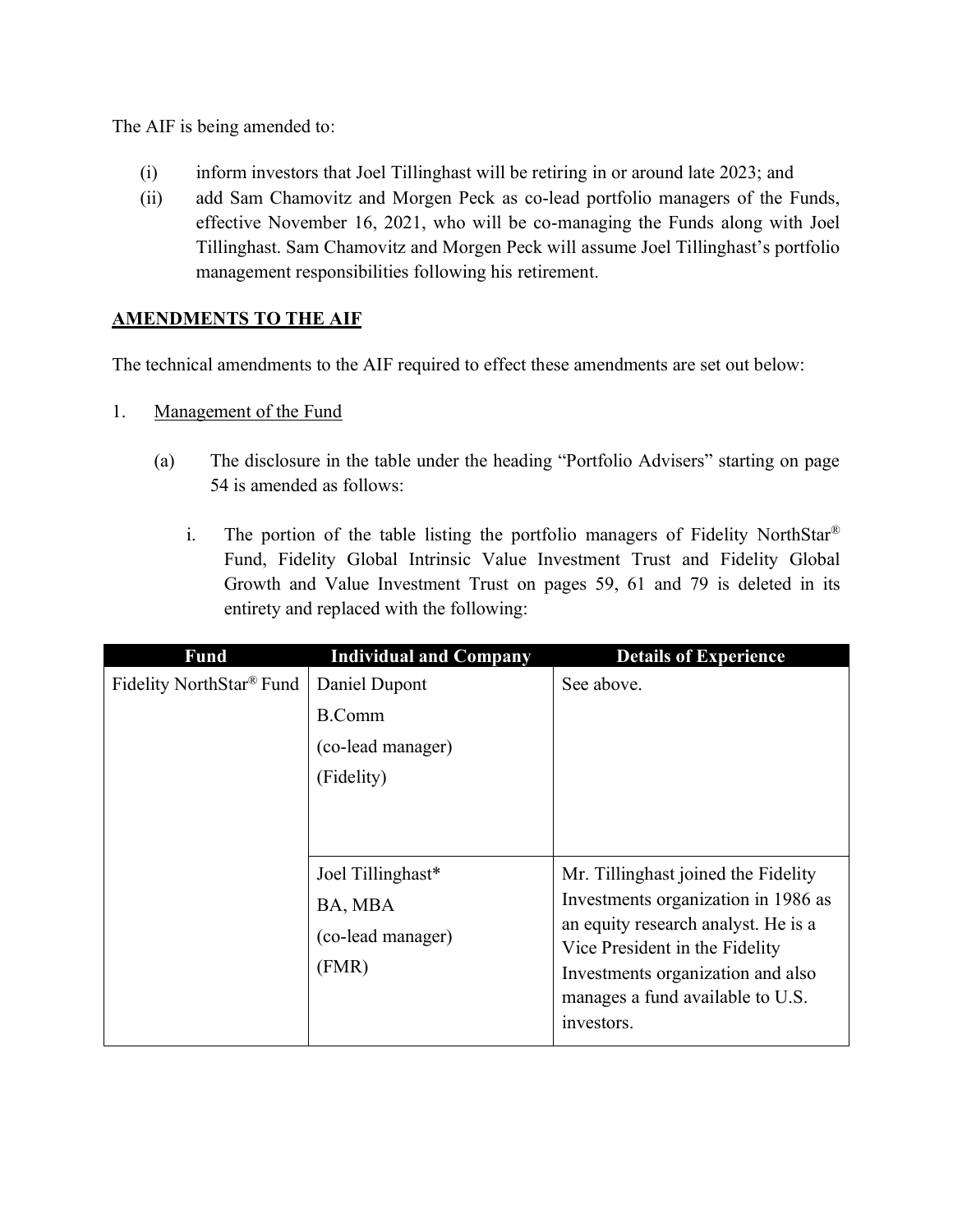| <b>Fund</b> | <b>Individual and Company</b>                                | <b>Details of Experience</b>                                                                                                                                                                                                                                                                                     |
|-------------|--------------------------------------------------------------|------------------------------------------------------------------------------------------------------------------------------------------------------------------------------------------------------------------------------------------------------------------------------------------------------------------|
|             | Kyle Weaver<br>BA<br>(co-lead manager)<br>(FMR)              | Mr. Weaver joined the Fidelity<br>Investments organization in 2008 as<br>a research analyst. He is<br>currently a portfolio manager and<br>also currently manages a number of<br>funds available to U.S. investors.                                                                                              |
|             | David Wolf<br><b>BA</b><br>(co-lead manager)<br>(FMR Canada) | See above.                                                                                                                                                                                                                                                                                                       |
|             | Sam Chamovitz<br><b>BA</b><br>(co-lead manager)<br>(FMR)     | Mr. Chamovitz joined the Fidelity<br>Investments organization in 2007 as<br>a research analyst. Prior to joining<br>Fidelity in 2007, Mr. Chamovitz<br>held various roles at Putnam<br>Investments. He is currently a<br>portfolio manager and also manages<br>a number of funds available to U.S.<br>investors. |
|             | Morgen Peck<br>BA, CFA<br>(co-lead manager)<br>(FMR)         | Ms. Peck joined the Fidelity<br>Investments organization in 2003 as<br>an equity analyst. She is currently a<br>portfolio manager and also manages<br>a number of funds available to U.S.<br>investors.                                                                                                          |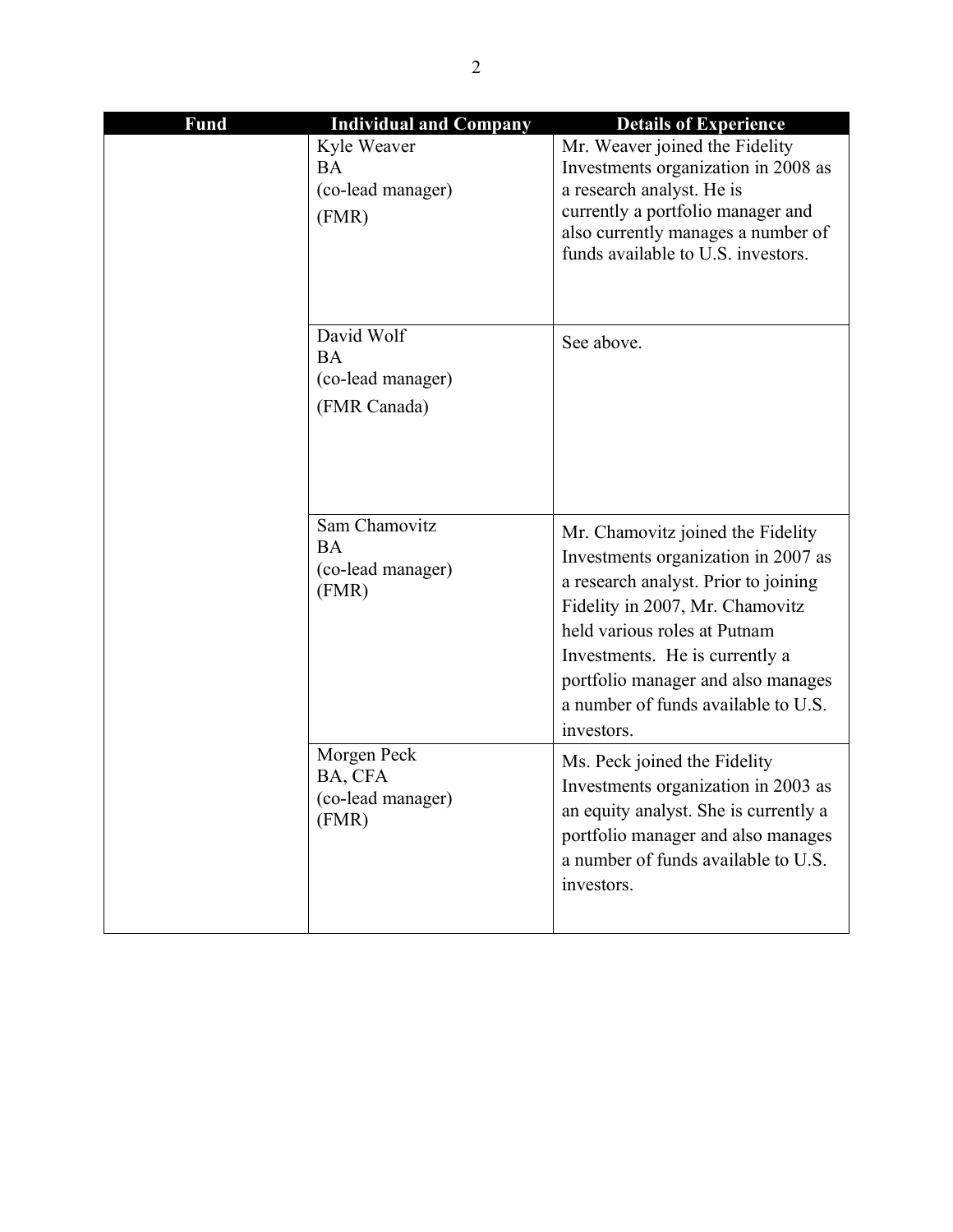| <b>Fund</b>                                                                 | <b>Individual and Company</b>                              | <b>Details of Experience</b>                                                                                                                                                                                                                                                                                                                                 |
|-----------------------------------------------------------------------------|------------------------------------------------------------|--------------------------------------------------------------------------------------------------------------------------------------------------------------------------------------------------------------------------------------------------------------------------------------------------------------------------------------------------------------|
| <b>Fidelity Global</b><br><b>Intrinsic Value</b><br><b>Investment Trust</b> | Joel Tillinghast*<br>BA, MBA<br>(co-lead manager)<br>(FMR) | See above.                                                                                                                                                                                                                                                                                                                                                   |
|                                                                             | Salim Hart<br>BBA, MBA, CFA<br>(co-lead manager)<br>(FMR)  | Mr. Hart joined the Fidelity<br>Investments organization in 2007 as<br>a quantitative analyst. Prior to<br>joining Fidelity in 2007, Mr. Hart<br>worked as a software developer/team<br>leader at Esoterix Inc. from 2001 to<br>2005, and as a consultant at<br>Stonebridge Technologies from 1998<br>to 2001. Mr. Hart is currently a<br>portfolio manager. |
|                                                                             | Sam Chamovitz<br><b>BA</b><br>(co-lead manager)<br>(FMR)   | See above.                                                                                                                                                                                                                                                                                                                                                   |
|                                                                             | Morgen Peck<br>BA, CFA<br>(co-lead manager)<br>(FMR)       | See above.                                                                                                                                                                                                                                                                                                                                                   |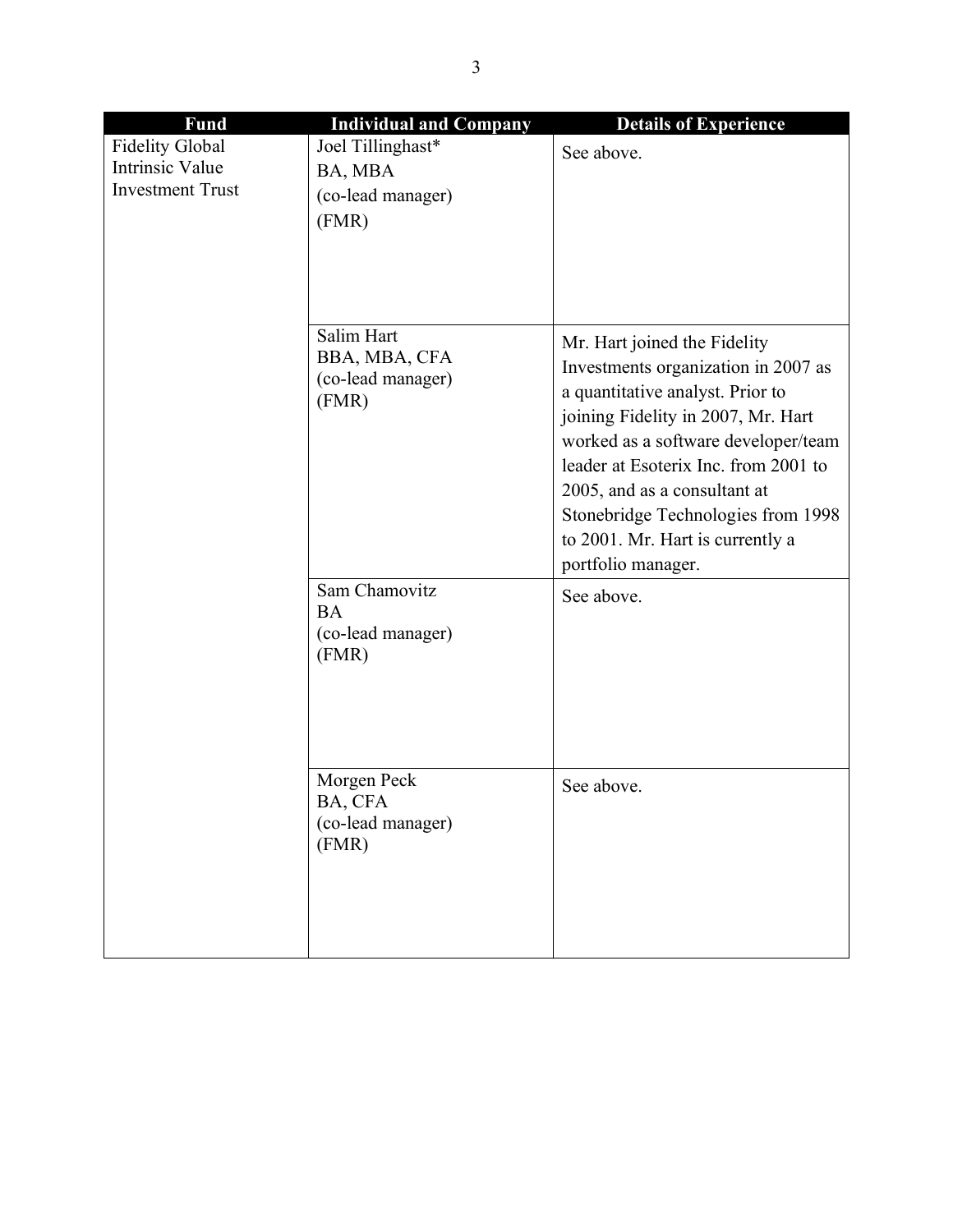| <b>Fund</b>             | <b>Individual and Company</b> | <b>Details of Experience</b>        |
|-------------------------|-------------------------------|-------------------------------------|
| <b>Fidelity Global</b>  | William Danoff                | Mr. Danoff joined the Fidelity      |
| Growth and Value        | BA, MBA                       | Investments organization as an      |
| <b>Investment Trust</b> | (co-lead manager)             | equity research analyst in          |
|                         | (FMR)                         | 1986. He has been portfolio manager |
|                         |                               | of FMR's Fidelity Contrafund since  |
|                         |                               | 1990 and of FMR's Fidelity Advisor  |
|                         |                               | New Insights Fund since 2003.       |
|                         |                               |                                     |
|                         | Joel Tillinghast*             | See above.                          |
|                         | BA, MBA                       |                                     |
|                         | (co-lead manager)             |                                     |
|                         | (FMR)                         |                                     |
|                         |                               |                                     |
|                         |                               |                                     |
|                         |                               |                                     |
|                         |                               |                                     |
|                         | Salim Hart                    | See above.                          |
|                         | BBA, MBA, CFA                 |                                     |
|                         | (co-lead manager)<br>(FMR)    |                                     |
|                         |                               |                                     |
|                         |                               |                                     |
|                         |                               |                                     |
|                         |                               |                                     |
|                         | Sam Chamovitz                 | See above.                          |
|                         | <b>BA</b>                     |                                     |
|                         | (co-lead manager)             |                                     |
|                         | (FMR)                         |                                     |
|                         |                               |                                     |
|                         |                               |                                     |
|                         |                               |                                     |
|                         |                               |                                     |
|                         | Morgen Peck                   | See above.                          |
|                         | BA, CFA                       |                                     |
|                         | (co-lead manager)<br>(FMR)    |                                     |
|                         |                               |                                     |
|                         |                               |                                     |
|                         |                               |                                     |
|                         |                               |                                     |
|                         |                               |                                     |

\*Joel Tillinghast will be retiring in or around late 2023.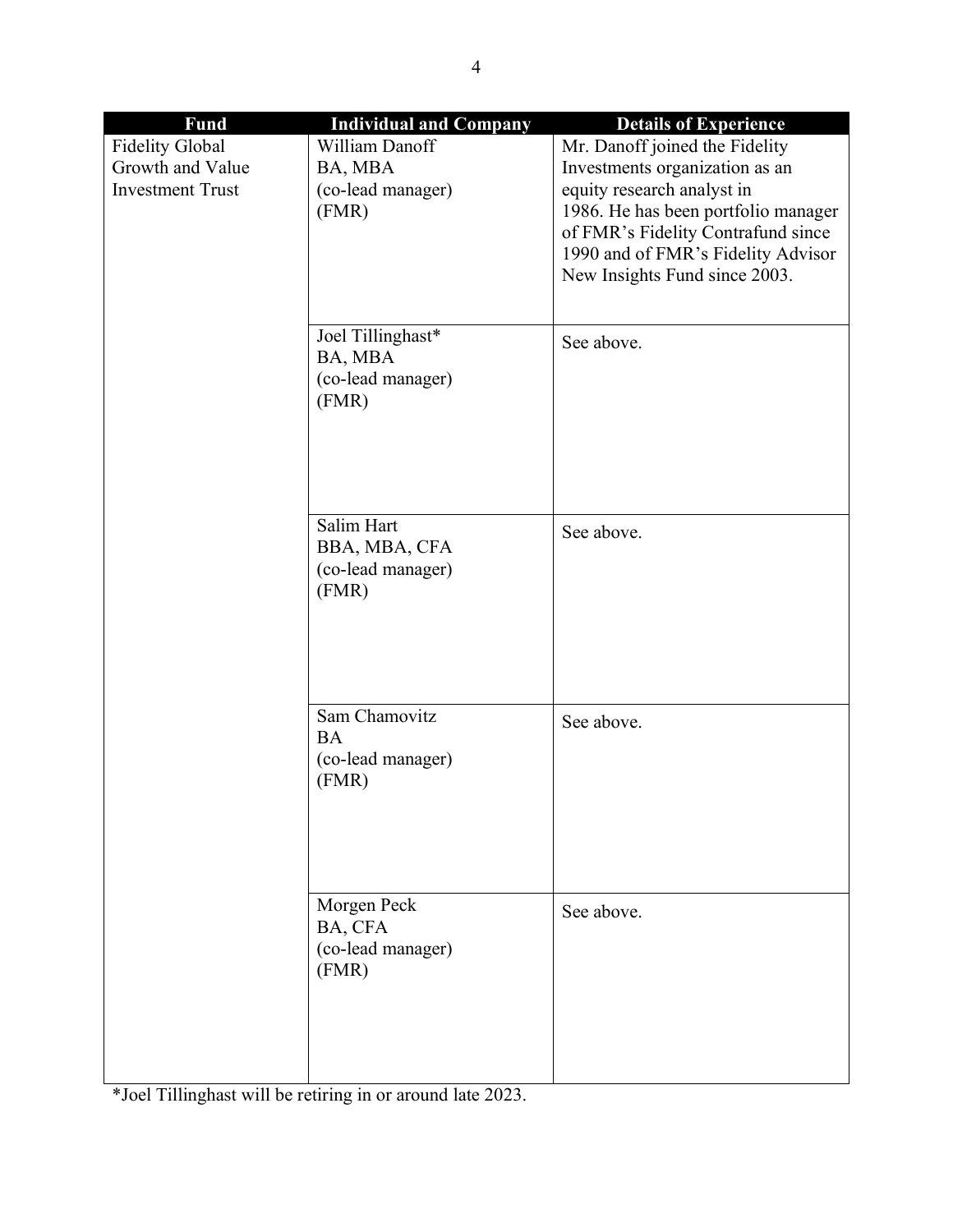ii. The portion of the table listing the portfolio manager of Fidelity Global Intrinsic Value Fund on page 104 is deleted in its entirety and replaced with the following:

| <b>Fund</b>                                              | <b>Underlying Fund</b>                                                      | <b>Individual and Company</b>                              | <b>Details of</b><br><b>Experience</b> |
|----------------------------------------------------------|-----------------------------------------------------------------------------|------------------------------------------------------------|----------------------------------------|
| <b>Fidelity Global</b><br><b>Intrinsic Value</b><br>Fund | <b>Fidelity Global</b><br><b>Intrinsic Value</b><br><b>Investment Trust</b> | Joel Tillinghast*<br>BA, MBA<br>(co-lead manager)<br>(FMR) | See above.                             |
|                                                          |                                                                             | Salim Hart<br>BBA, MBA, CFA<br>(co-lead manager)<br>(FMR)  | See above.                             |
|                                                          |                                                                             | Sam Chamovitz<br><b>BA</b><br>(co-lead manager)<br>(FMR)   | See above.                             |
|                                                          |                                                                             | Morgen Peck<br>BA, CFA<br>(co-lead manager)<br>(FMR)       | See above.                             |

\*Joel Tillinghast will be retiring in or around late 2023.